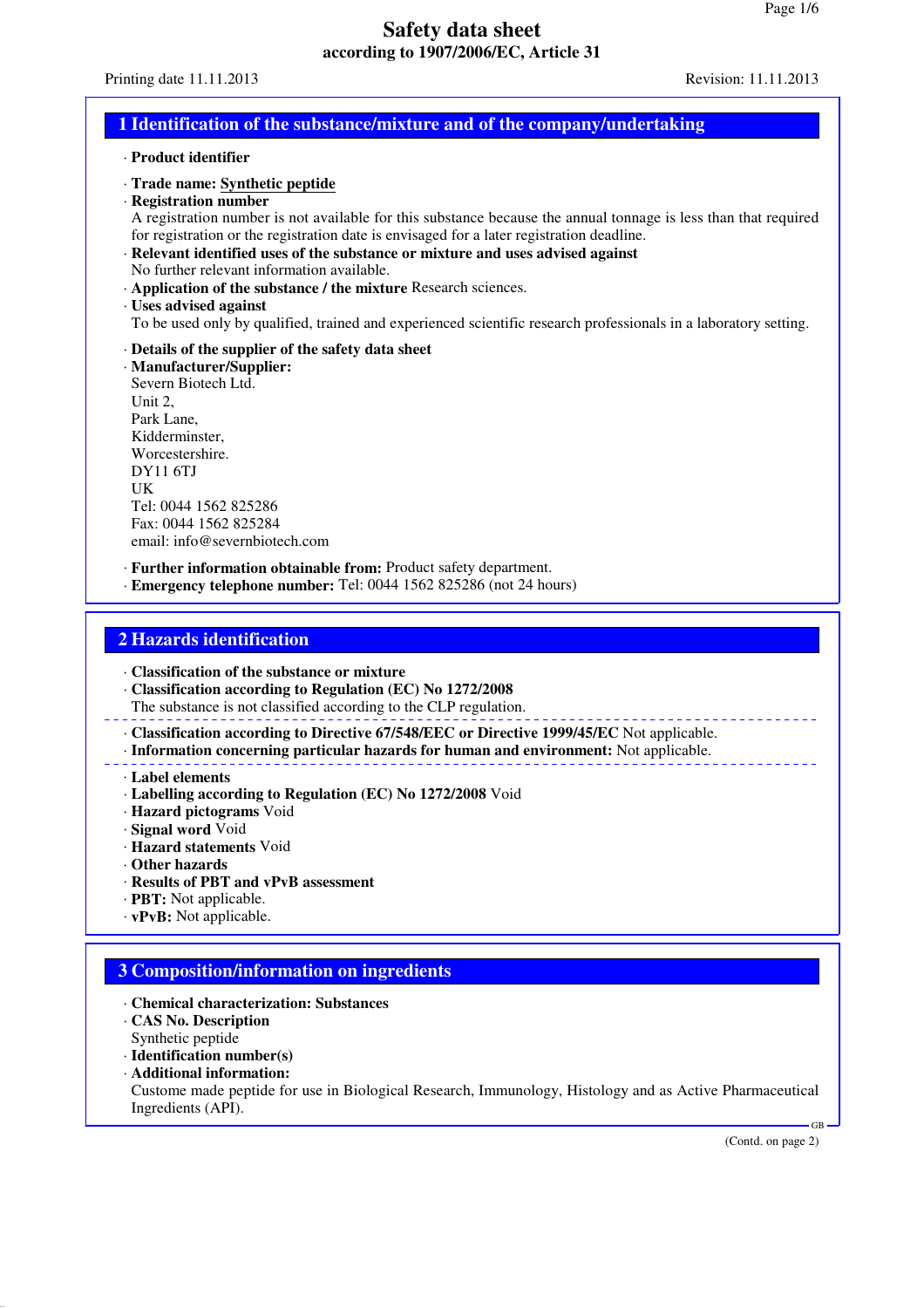Printing date 11.11.2013 Revision: 11.11.2013

#### **Trade name: Synthetic peptide**

(Contd. of page 1)

### **4 First aid measures**

- · **Description of first aid measures**
- · **General information:** Immediately remove any clothing soiled by the product.
- · **After inhalation:** Supply fresh air; consult doctor in case of complaints.
- · **After skin contact:**
- Immediately wash with water and soap and rinse thoroughly.
- If skin irritation continues, consult a doctor.

#### · **After eye contact:** Check for and remove any contact lenses.

Rinse opened eye for several minutes under running water. Then consult a doctor.

· **After swallowing:**

Rinse out mouth and then drink plenty of water.

Do not induce vomiting; call for medical help immediately.

If vomiting occurs spontaneously, keep head below hips to prevent aspiration.

- · **Information for doctor:** Treat symptomatically and supportively.
- · **Most important symptoms and effects, both acute and delayed** No further relevant information available.
- · **Indication of any immediate medical attention and special treatment needed** No further relevant information available.

# **5 Firefighting measures**

- · **Extinguishing media**
- · **Suitable extinguishing agents:** CO2, powder or water spray. Fight larger fires with water spray or alcohol resistant foam.
- · **Special hazards arising from the substance or mixture**

Formation of toxic gases is possible during heating or in case of fire.

· **Advice for firefighters**

· **Protective equipment:**

Do not inhale explosion gases or combustion gases. Wear self-contained respiratory protective device. Wear fully protective suit.

### **6 Accidental release measures**

- · **Personal precautions, protective equipment and emergency procedures**
- Avoid formation of dust.
- Ensure adequate ventilation

Wear protective equipment. Keep unprotected persons away.

- · **Environmental precautions:** No special measures required.
- · **Methods and material for containment and cleaning up:** Pick up mechanically.
- Send for recovery or disposal in suitable receptacles.

· **Reference to other sections**

- See Section 7 for information on safe handling.
- See Section 8 for information on personal protection equipment.

See Section 13 for disposal information.

# **7 Handling and storage**

· **Handling:**

### · **Precautions for safe handling**

Prevent formation of dust.

Ensure good ventilation/exhaustion at the workplace.

Avoid direct contact (skin contact, ingestion and/or inhalation of fume/mist/dust) with the product.

(Contd. on page 3)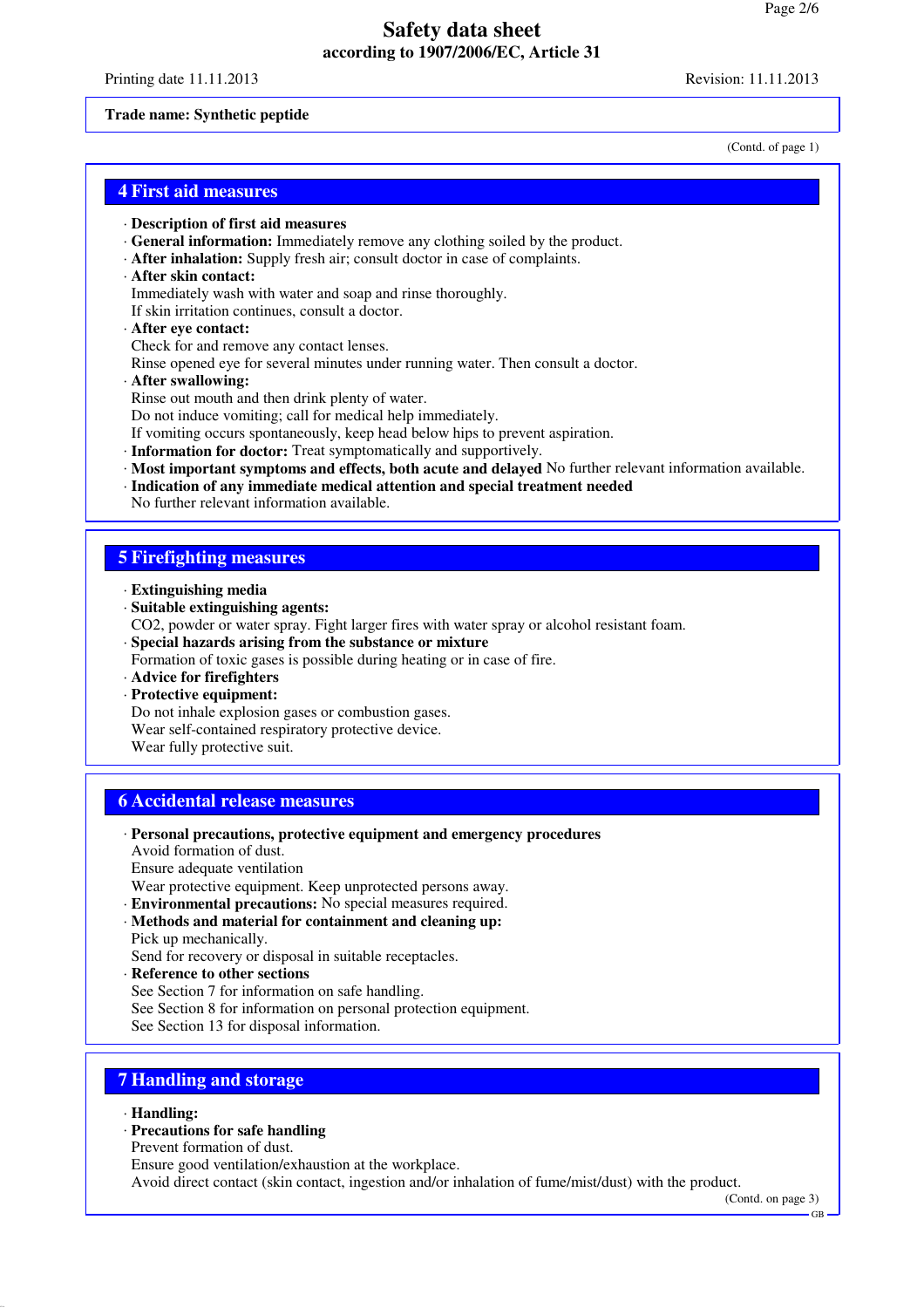Printing date 11.11.2013 Revision: 11.11.2013

(Contd. of page 2)

#### **Trade name: Synthetic peptide**

No special measures required.

· **Information about fire - and explosion protection:** No special measures required.

#### · **Conditions for safe storage, including any incompatibilities**

- · **Storage:**
- · **Requirements to be met by storerooms and receptacles:** No special requirements.
- · **Information about storage in one common storage facility:** Store away from foodstuffs.
- Store away from oxidizing agents.
- · **Further information about storage conditions:** Store in cool, dry conditions in well sealed receptacles.
- · **Specific end use(s)** No further relevant information available.

### **8 Exposure controls/personal protection**

- · **Additional information about design of technical facilities:** No further data; see item 7.
- · **Control parameters**
- · **Ingredients with limit values that require monitoring at the workplace:** Not required.
- · **Additional information:** The lists valid during the making were used as basis.
- · **Exposure controls**
- · **Personal protective equipment:**
- Select PPE appropriate for the operations taking place taking into account the product properties.

### · **General protective and hygienic measures:**

- Do not breath dust
- Wash hands before breaks and at the end of work.
- Avoid contact with the eyes.

Avoid close or long term contact with the skin.

Do not eat, drink, smoke or sniff while working.

A safe system of work must be formulated and followed to ensure safe working with this product. Relevant workers must receive suitable and sufficient training and supervision.

Depending on the degree of exposure, periodic medical examination is suggested.

#### · **Respiratory protection:**

Use suitable respiratory protective device in case of insufficient ventilation.

Respirator selection must be based on known or anticipated exposure levels, the hazards of the product and the safe working limits of the selected respirator.

If respiratory protection is required, institute a complete respiratory protection program including selection, fit testing, training, maintenance and inspection.

- Not required.
- · **Protection of hands:**

The glove material has to be impermeable and resistant to the product/ the substance/ the preparation.

Selection of the glove material on consideration of the penetration times, rates of diffusion and the degradation · **Material of gloves**

The selection of the suitable gloves does not only depend on the material, but also on further marks of quality and varies from manufacturer to manufacturer.

#### · **Penetration time of glove material**

The exact break through time has to be found out by the manufacturer of the protective gloves and has to be observed.

- · **Eye protection:** Safety glasses
- · **Body protection:**
- Protective work clothing

Body protection must be chosen depending on product properties, activity and possible exposure.

(Contd. on page 4)

GB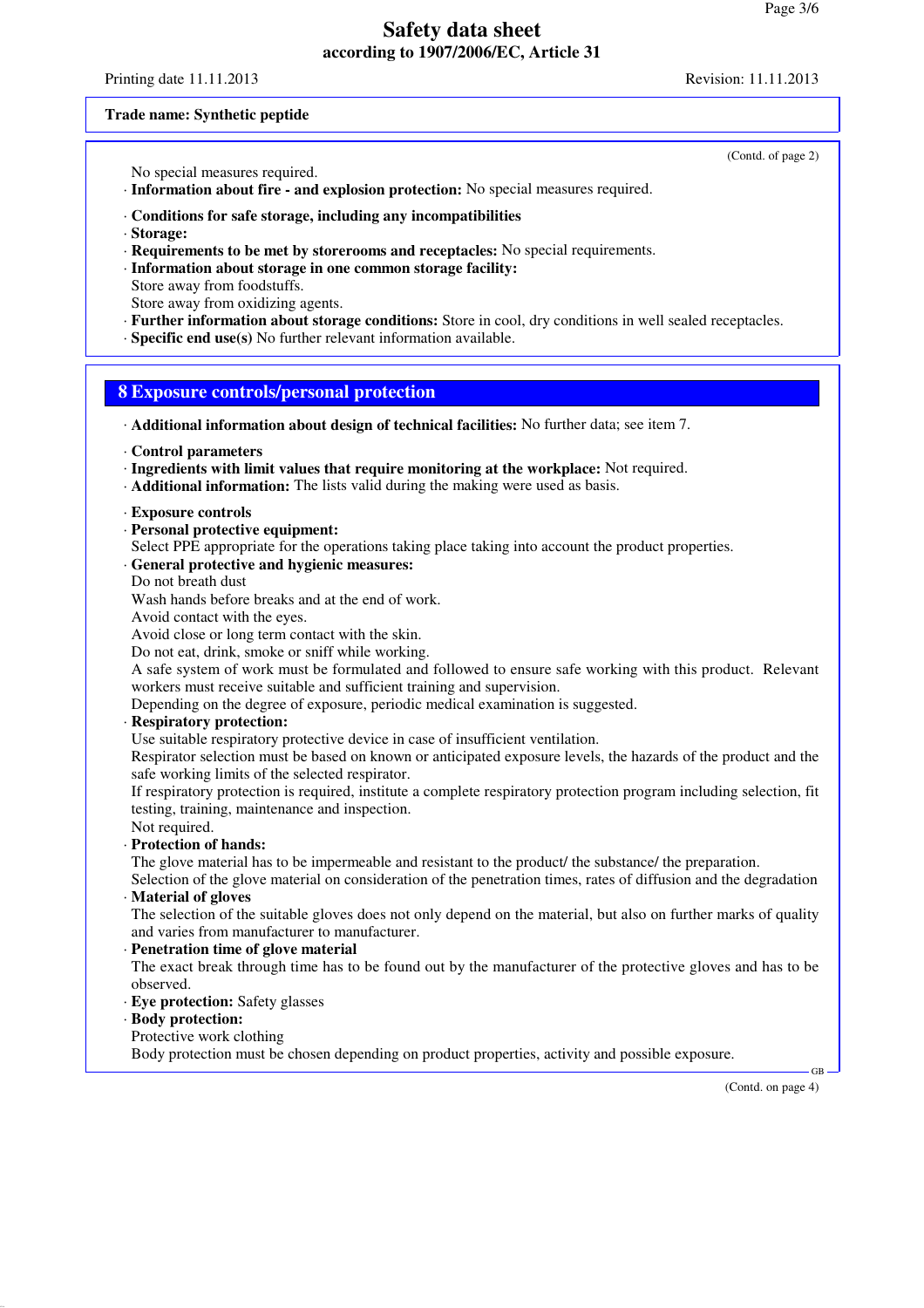Printing date 11.11.2013 Revision: 11.11.2013

### **Trade name: Synthetic peptide**

(Contd. of page 3)

| <b>9 Physical and chemical properties</b>                                        |                                               |  |
|----------------------------------------------------------------------------------|-----------------------------------------------|--|
| · Information on basic physical and chemical properties<br>· General Information |                                               |  |
| $\cdot$ Appearance:<br>Form:                                                     | Powder                                        |  |
| Colour:                                                                          | Whitish                                       |  |
| · Odour:                                                                         | Mild                                          |  |
| Odour threshold:                                                                 | Not determined.                               |  |
| $\cdot$ pH-value:                                                                | Not applicable.                               |  |
| · Change in condition                                                            |                                               |  |
| <b>Melting point/Melting range:</b>                                              | Undetermined.                                 |  |
| <b>Boiling point/Boiling range:</b>                                              | Undetermined.                                 |  |
| · Flash point:                                                                   | Not applicable.                               |  |
| · Flammability (solid, gaseous):                                                 | Product is not flammable.                     |  |
| · Ignition temperature:                                                          |                                               |  |
| <b>Decomposition temperature:</b>                                                | Not determined.                               |  |
| · Self-igniting:                                                                 | Not determined.                               |  |
| · Danger of explosion:                                                           | Product does not present an explosion hazard. |  |
| · Explosion limits:                                                              |                                               |  |
| Lower:                                                                           | Not determined.                               |  |
| <b>Upper:</b>                                                                    | Not determined.                               |  |
| · Vapour pressure:                                                               | Not applicable.                               |  |
| · Density:                                                                       | Not determined.                               |  |
| · Relative density                                                               | Not determined.                               |  |
| · Vapour density                                                                 | Not applicable.                               |  |
| · Evaporation rate                                                               | Not applicable.                               |  |
| · Solubility in / Miscibility with                                               |                                               |  |
| water:                                                                           | Not determined.                               |  |
| · Partition coefficient (n-octanol/water): Not determined.                       |                                               |  |
| · Viscosity:                                                                     |                                               |  |
| Dynamic:                                                                         | Not applicable.                               |  |
| Kinematic:                                                                       | Not applicable.                               |  |
| Other information                                                                | No further relevant information available.    |  |

# **10 Stability and reactivity**

- · **Reactivity**
- · **Chemical stability**
- · **Thermal decomposition / conditions to be avoided:**
- No decomposition if used and stored according to specifications.
- · **Possibility of hazardous reactions** No dangerous reactions known.
- · **Conditions to avoid** No further relevant information available.
- · **Incompatible materials:** Strong oxidising agents.
- · **Hazardous decomposition products:** Possible in traces.

(Contd. on page 5)

GB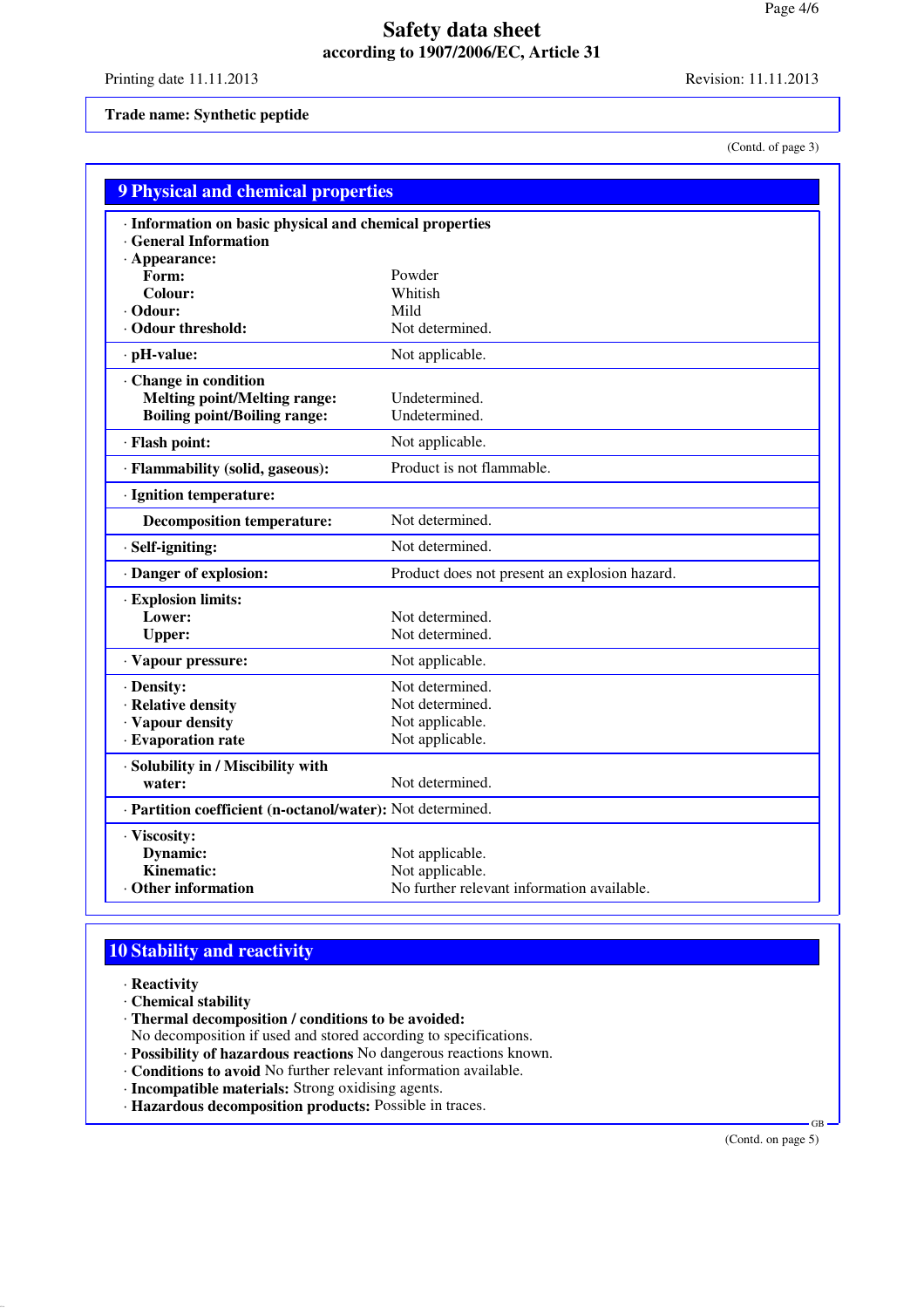Printing date 11.11.2013 Revision: 11.11.2013

#### **Trade name: Synthetic peptide**

(Contd. of page 4)

GB

### **11 Toxicological information**

- · **Information on toxicological effects**
- · **Acute toxicity:**
- · **Primary irritant effect:**
- · **on the skin:** No irritant effect.
- · **on the eye:** No irritating effect.
- · **Sensitization:** No sensitizing effects known.
- · **Additional toxicological information:**
- When used and handled according to specifications, the product does not have any harmful effects to our experience and the information provided to us.

The substance is not subject to classification according to the latest version of the EU lists.

## **12 Ecological information**

#### · **Toxicity**

- · **Aquatic toxicity:** No further relevant information available.
- · **Persistence and degradability** biodegradable
- · **Behaviour in environmental systems:**
- · **Bioaccumulative potential** Product is not expected to bioaccumulate.
- · **Mobility in soil** No further relevant information available.
- · **Additional ecological information:**
- · **General notes:** Not known to be hazardous to water.
- · **Results of PBT and vPvB assessment**
- · **PBT:** Not applicable.
- · **vPvB:** Not applicable.
- · **Other adverse effects** No further relevant information available.

## **13 Disposal considerations**

- · **Waste treatment methods**
- · **Recommendation**

Contact waste processors for recycling information.

Used, degraded or contaminated product may be classified as hazardous waste. Anyone classifying hazardous waste and determining its fate must be qualified in accordance with state and international legislation.

· **European waste catalogue**

Waste key numbers in accordance with the European Waste catalogue (EWC) are origin-referred defined. Since this product is used in several industries, no waste key can be provided by the supplier. The waste key number should be determined in arrangement with your waste disposal partner or the responsible authority.

- · **Uncleaned packaging:**
- · **Recommendation:**

Disposal must be made according to official regulations.

Container remains hazardous when empty. Continue to observe all precuations.

Containers, even those that are "empty," may contain residues that can develop flammable vapours upon heating. Do not cut, drill, grind, weld, or perform similar operations on or near empty containers.

| <b>14 Transport information</b>                      |      |                       |
|------------------------------------------------------|------|-----------------------|
| ∙ UN-Number<br>ADR, IMDG, IATA                       | Void |                       |
| $\cdot$ UN proper shipping name<br>· ADR, IMDG, IATA | Void |                       |
|                                                      |      | (Contd. on page $6$ ) |